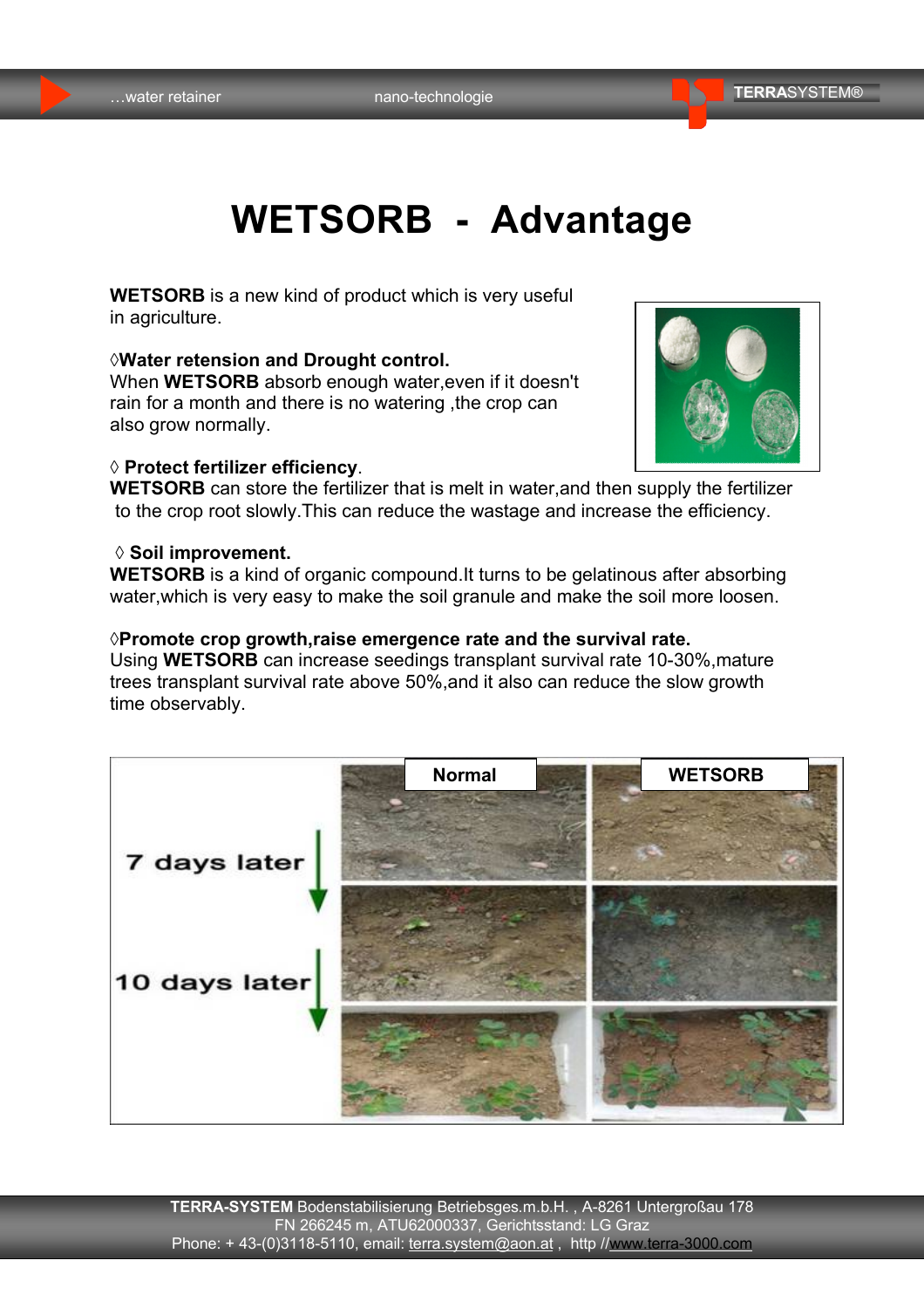### **Common plants and crops**

15 to 30 kg per acre dosage, along with seeds hole application or ditch application to the soil around the seed, the seed germination rate can effectively improve and promote seedling growth. Gets success planting corn in the U.S, potatoes grown in Cape Verde Africa, and potato yield increase more than 2 times.



### **Seed coating**

Seed coating use WETSORB should be fine particle size of 0.3 mm or less, after WETSORB coating the seed emergence quickly, strong and good disease resistance, this is the easy available way use WETSORB to plants in drought area, which also with small quantity, low cost and good performance.



**TERRA-SYSTEM** Bodenstabilisierung Betriebsges.m.b.H. , A-8261 Untergroßau 178 FN 266245 m, ATU62000337, Gerichtsstand: LG Graz Phone: +43-(0)3118-5110, email: terra.system@aon.at, http //<www.terra-3000.com>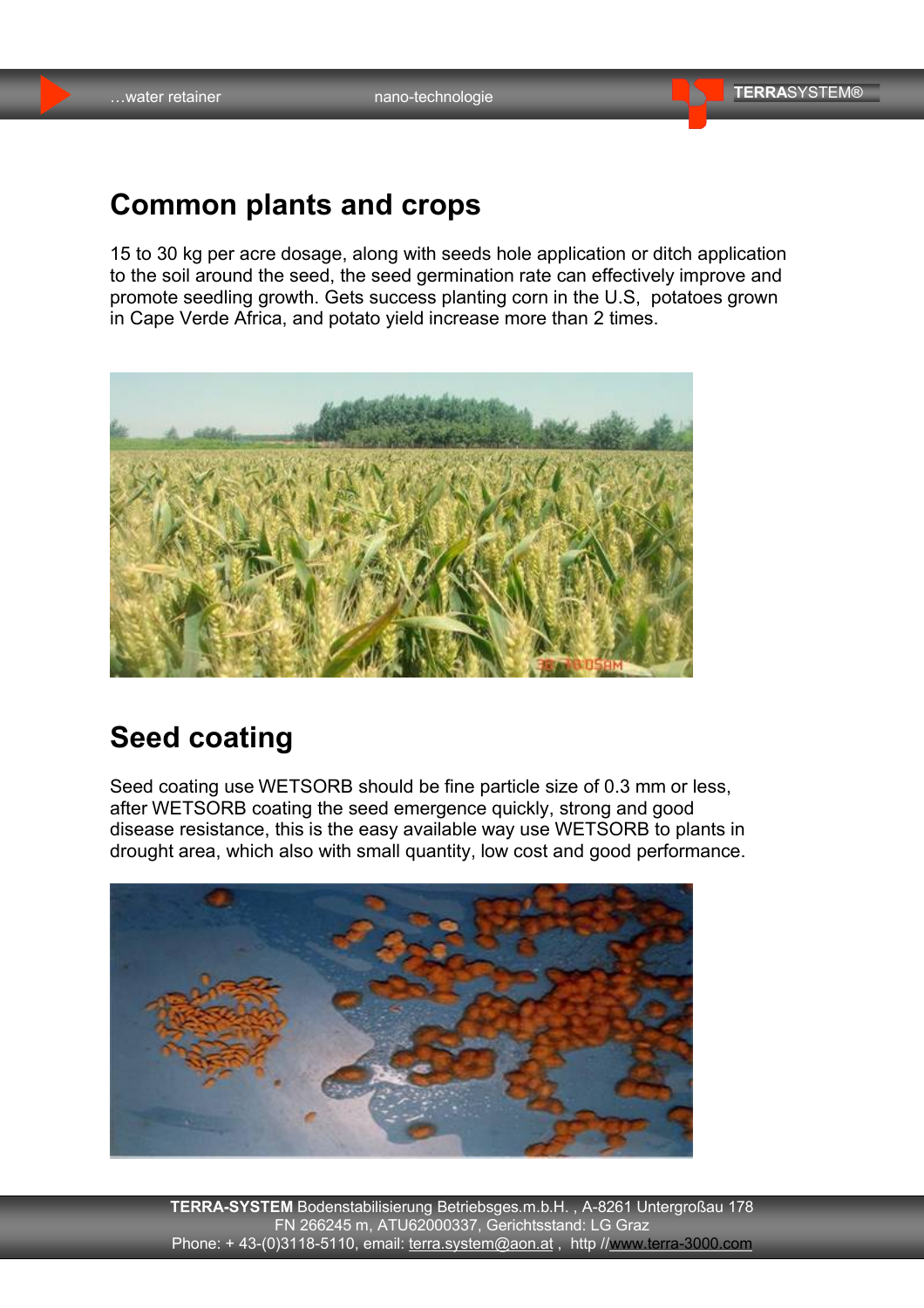### **Gardening, Horticulture and landscape**

WETSORB is ideal for mixing soil matrix, for indoor and outdoor pots, planters, window boxes, balconies, terraces, roofs, hanging, gardens, city landscape. Planting shrub, flower, grass, vegetables are available. Using WETSORB can bring water-saving, labor saving, time-saving benefits and reduce the drought or wilting risk causing by long time no watering the plants, longer the green time and the blossom period.



### **Lawn and Golf course**

Application in golf and lawn can save about 50%-70% water, Reduce the cost of maintenance, Save about 30%-50% fertilizer. Lawn grows faster, healthier, and the green last longer, less pollution caused by the loss of fertilizer.



**TERRA-SYSTEM** Bodenstabilisierung Betriebsges.m.b.H. , A-8261 Untergroßau 178 FN 266245 m, ATU62000337, Gerichtsstand: LG Graz Phone: +43-(0)3118-5110, email: terra.system@aon.at, http //<www.terra-3000.com>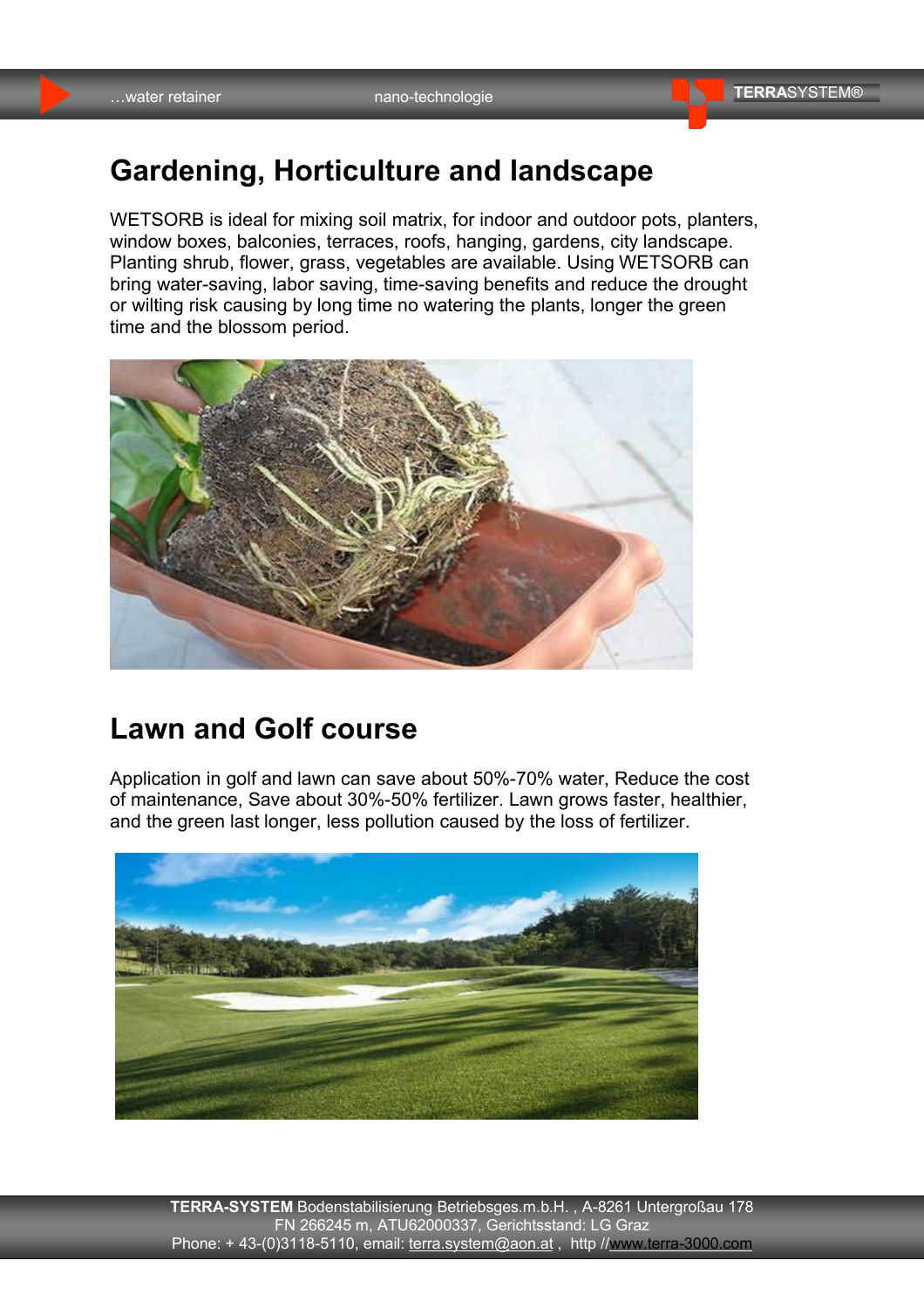### **Trees**

WETSORB as important role like fertilizers, pesticides, it is because the development of planting WETSORBlings and fruit, a continuous supply of water is very important. Using 10-20g WETSORB can double the survival rate of young trees when planting tree seedlings (bare root)

For adult deciduous fruit trees, put the WETSORB with organic fertilizer, taken with a ring groove or furrow in the root area. The dosage is up on the soil condition, tree size and the ditching situation, should generally be 0.3% of the backfill soil and fertilizer.